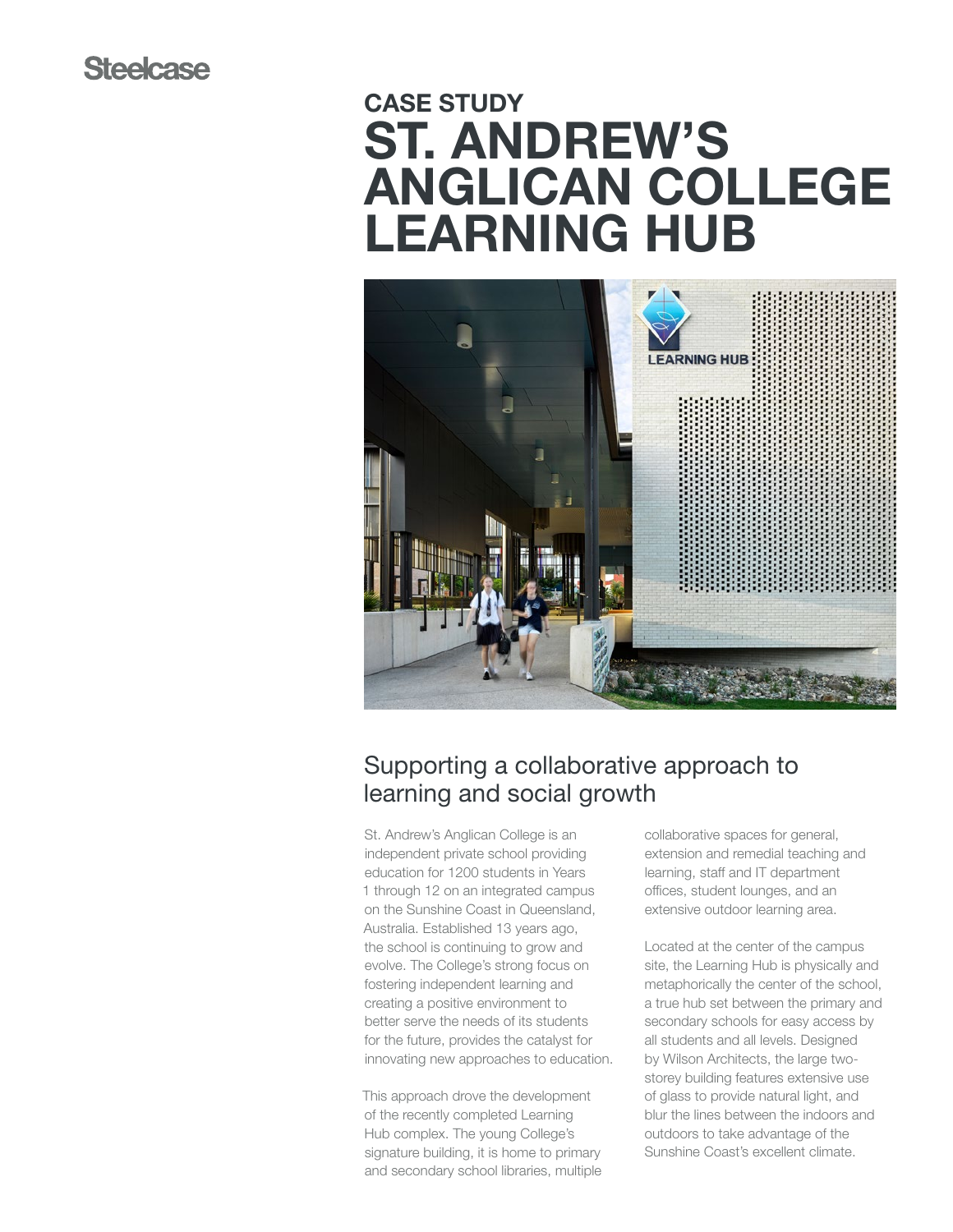#### Extensive trialling provided clarity of vision

The design and use of the new building is the culmination of a considered 5-year process to determine the needs of the school and students going



The easy mobility of tables and chairs with casters and Scoop Stools creates a flexible learning space that can be changed in moments to accommodate different learning modes.



B-Free tables and Scoop Stools support focused individual work and easy interaction between group members.

forward, and trial appropriate solutions. Initial discussions led to a process of documenting specific needs.

From a pedagogical point of view, the College wanted a building that would encourage the students to collaborate with each other in many different ways, learning and social, so they looked intensely at the learning environment and use of space. The College's Facilities Development group visited facilities around Australia, including innovative business offices, new libraries and schools, to get a feel of how spaces impacted on the people who use them.

The College then physically trialled the teaching approaches and spaces they required to understand their needs and the impact of space on their realization, going as far as removing classroom walls to test collaborative spaces. The extensive measurements this generated and feedback from numerous discussions were incorporated into the final design.

#### Supporting innovative student-focused, collaboration-based programs

The Learning Hub was built around the students, with a desire to create a university-like environment that encourages collaboration through learning and social interaction. It houses the progressive Connection Program, which gives the nearly 120 students taking the program extensive choice over their approach to learning. They learn in an open space environment rather than a classroom environment for the whole year, supported by an inquiry-based approach to teaching.

Within the Learning Hub, the College was equally innovative with the furniture and layouts, taking on the task of furnishing of the new building themselves. Initially they short listed seven suppliers, and invited them to the school to talk about the collaborative spaces and how to make them work. They soon settled on Steelcase as the main supplier, as its wide range of collaboration products were a natural fit for creating learning and social collaboration spaces. Peter Gazzola, Director of Innovation, at St. Andrew's Anglican College, says: "The range of furniture Steelcase offered, like the media:scape and Regard are just so different from what anyone else has on the market, and are particularly suited to those collaborative social spaces."

Their selection ranged far beyond normal education settings, incorporating Steelcase's collaborative products that included individual and team settings, lounge elements and media:scape into an innovative learning environment. The media:scape, Campfire, Regard and B Free lounge elements enable the creation of a variety of settings to support collaborative learning, from small through to larger groups, formal teaching to informal exchange. Wi-Fi access throughout the center and plug-and-play access to large screens enhance connectivity for sharing ideas and information.